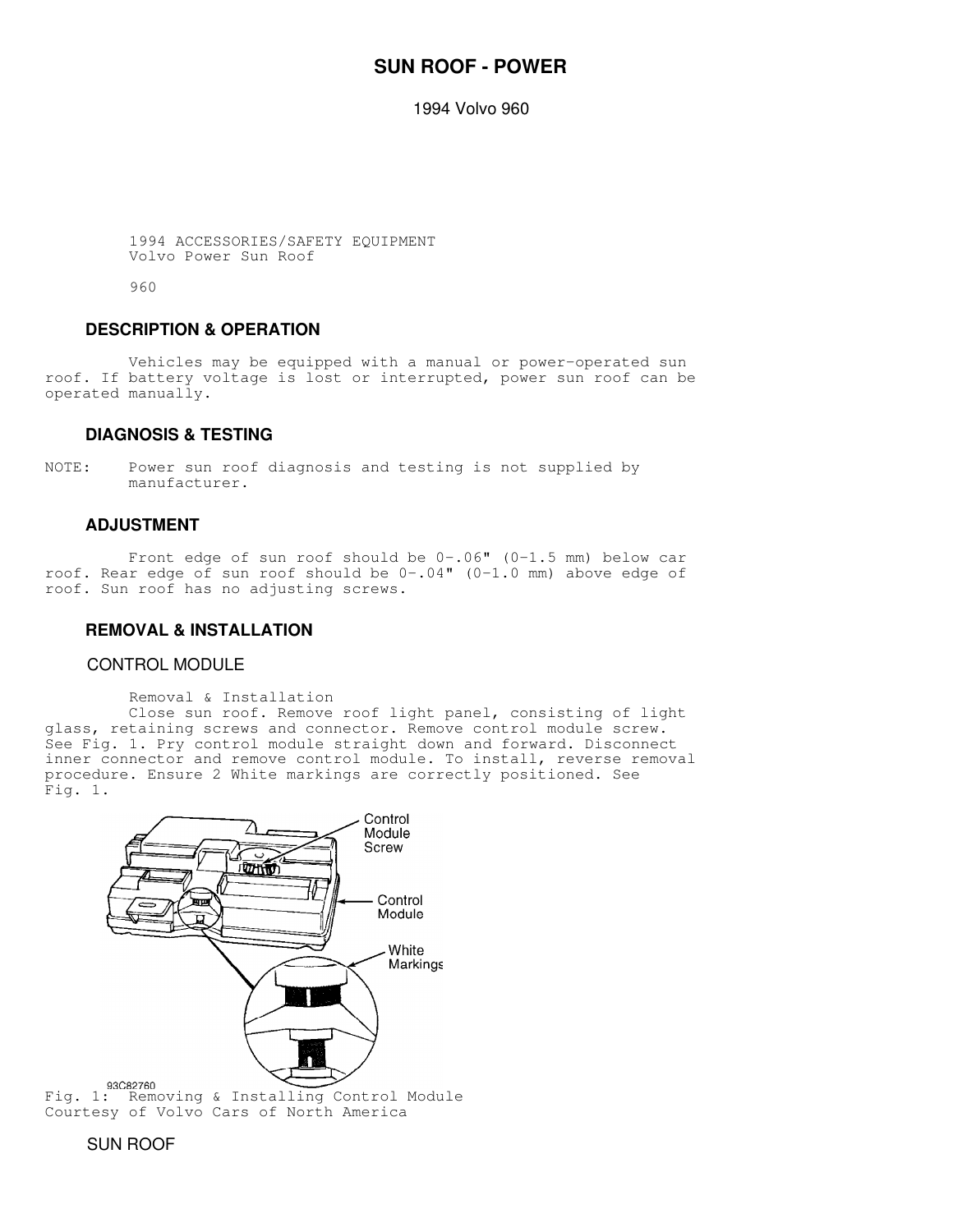Removal & Installation

 1) Open sun roof to ventilation position. Working from outside vehicle and from rear of sun roof, push down sun roof headlining with a finger and, using a bent piece of wire, unhook retaining springs on both sides.

 2) Working from inside vehicle, pull down headlining at rear of sun roof to allow enough space to slide sun roof headlining below gutter rail. At same time, slide sun roof to rear to release catches in front. Do not pull sun roof to far to rear or it may be difficult to remove.

 3) Unhook spring retaining brackets from sun roof. Remove sun roof retaining screws. Remove sun roof. To install, reverse removal procedure.



Fig. 2: Removing Sun Roof Motor Courtesy of Volvo Cars of North America